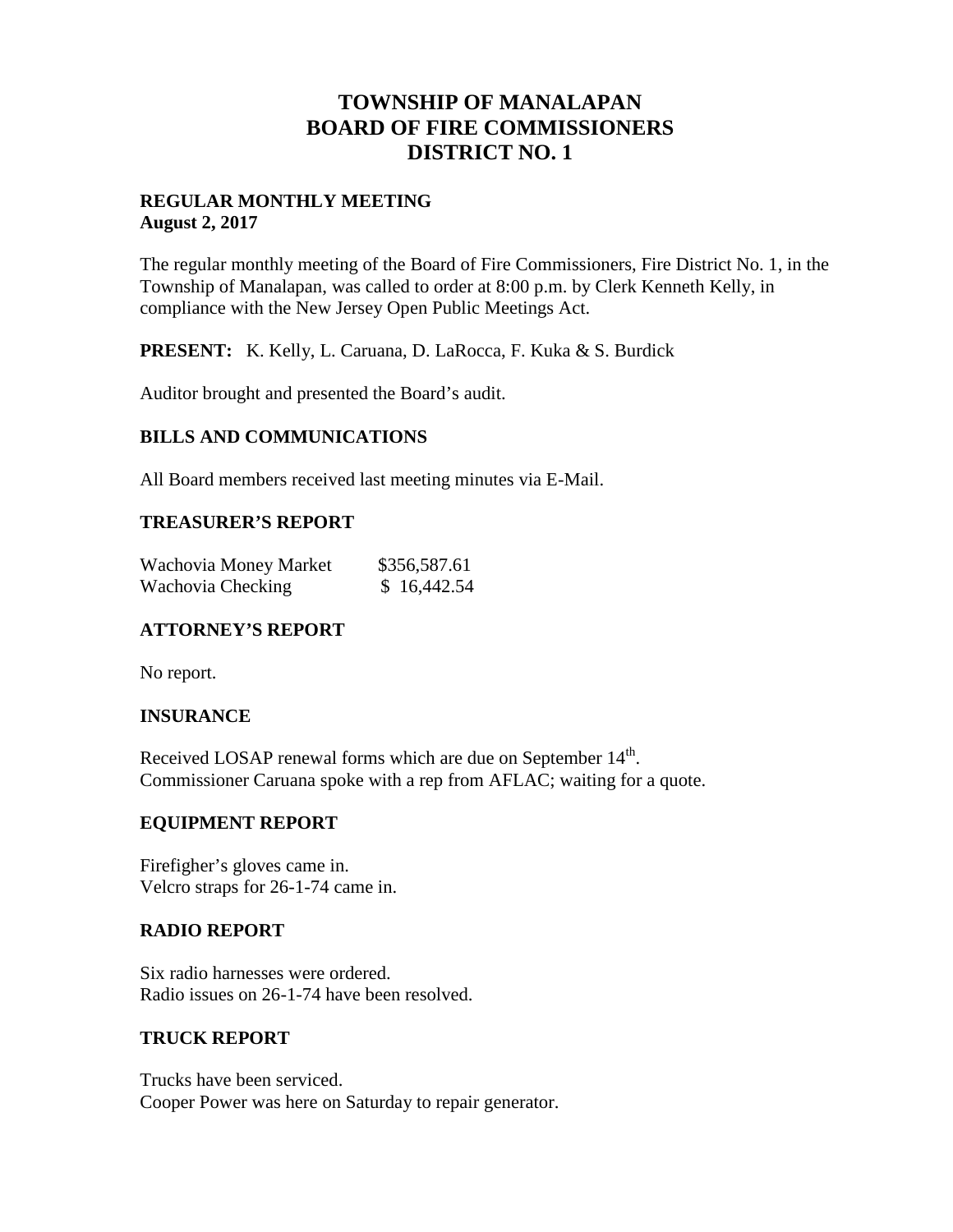### **CHIEF'S REPORT**

Would like to order new gear for Danny LaRocca, George Schmatz, Paul Kwiecinski and Josh Shalikar.

#### **ASSOCIATION REPORT**

No report.

#### **TRUSTEES' REPORT**

No report.

#### **OLD BUSINESS**

See attached.

#### **NEW BUSINESS**

Commissioner LaRocca made a motion to pay all vouchers; this was seconded by Commissioner Caruana. All voted aye.

Commissioner Kelly made a motion to purchase 4 replacement sets of full gear for LaRocca, Schmatz, Kwiecinski & Shalikar; this was seconded by Commissioner Caruana. All voted aye.

Commissioner Kelly made a motion to amend a prior motion purchasing fire prevention items to include \$183.20 for shipping; this was seconded by Commissioner LaRocca. All voted aye.

Commissioner Kelly made a motion for \$1,880.89 to purchase Class A uniforms for Kuka, Maccio, Reiff, Fazio, Adamiciewicz  $\&$  Nicosia; this was seconded by Commissioner LaRocca. All voted aye.

Commissioner Kelly made a motion for \$1,800 for lodging for members attending the Firemen's Convention in Wildwood in September; this was seconded by Commissioner LaRocca. All voted aye.

Commissioner Kelly made a motion for \$1,800 to purchase a table for the Mayor's Charity Ball on September  $16<sup>th</sup>$ ; this was seconded by Commissioner LaRocca. All voted aye.

Meeting opened to the public at 8:45 P.M.

A motion was made by Commissioner Kelly to adjourn; it was seconded by Commissioner Caruana and all voted aye.

Meeting adjourned at 8:47 P.M.

Respectfully submitted, Kenneth Kelly, Clerk